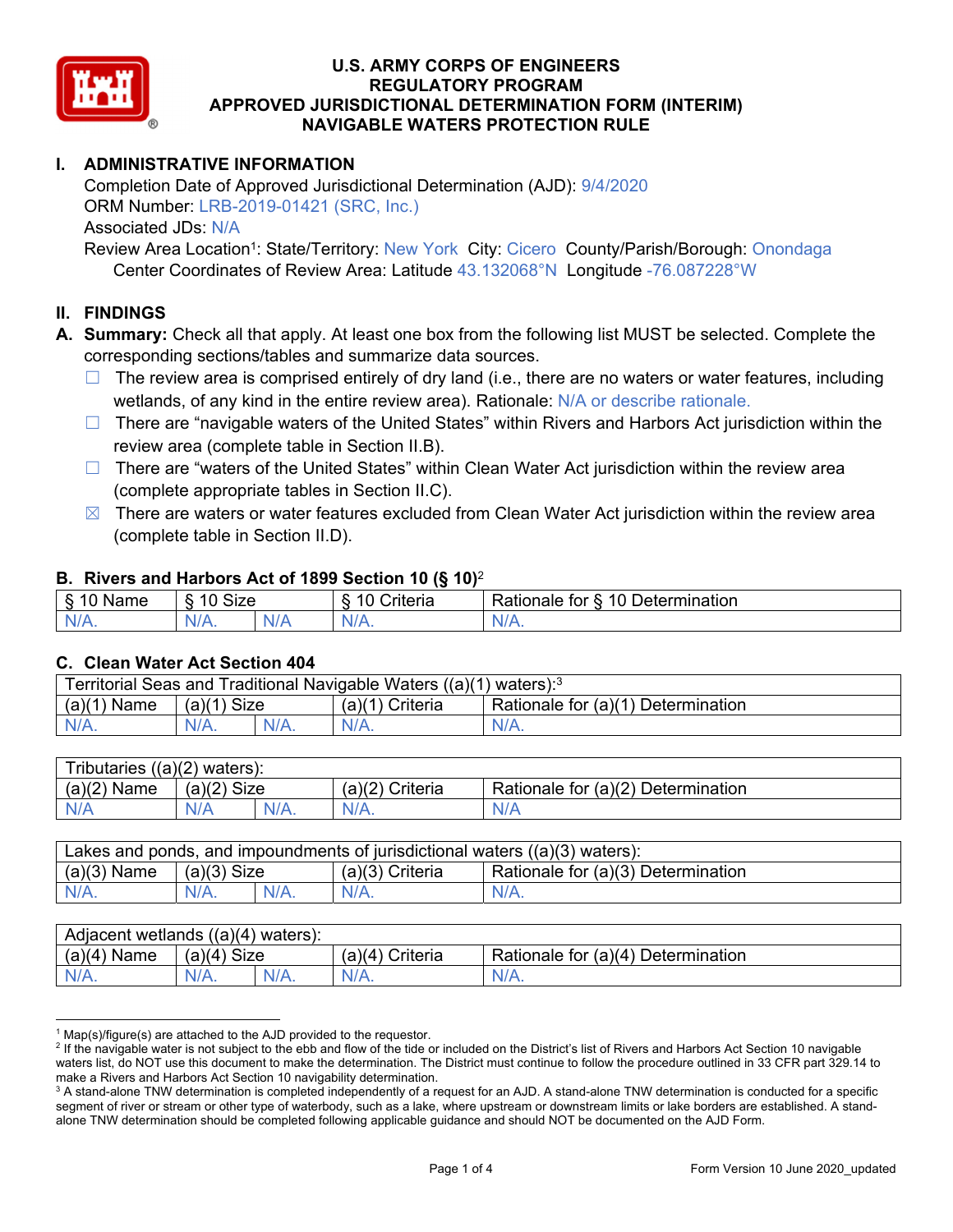

# **D. Excluded Waters or Features**

| Excluded waters $((b)(1) - (b)(12))$ : <sup>4</sup> |                       |                  |                                    |                                                                                                                                                                                                                                                                                                                                                                                                                                                                                                                                                                                                                                                                                                                                                                                                         |  |  |  |  |
|-----------------------------------------------------|-----------------------|------------------|------------------------------------|---------------------------------------------------------------------------------------------------------------------------------------------------------------------------------------------------------------------------------------------------------------------------------------------------------------------------------------------------------------------------------------------------------------------------------------------------------------------------------------------------------------------------------------------------------------------------------------------------------------------------------------------------------------------------------------------------------------------------------------------------------------------------------------------------------|--|--|--|--|
| Exclusion                                           | <b>Exclusion Size</b> |                  | Exclusion <sup>5</sup>             | <b>Rationale for Exclusion Determination</b>                                                                                                                                                                                                                                                                                                                                                                                                                                                                                                                                                                                                                                                                                                                                                            |  |  |  |  |
| Name                                                |                       |                  |                                    |                                                                                                                                                                                                                                                                                                                                                                                                                                                                                                                                                                                                                                                                                                                                                                                                         |  |  |  |  |
| <b>Wetland B</b>                                    | <b>PEM</b><br>0.54    | $\text{acre}(s)$ | $(b)(1)$ Non-<br>adjacent wetland. | The eastern portion of Wetland B is located<br>approximately 15 feet from off-site delineated<br>Wetland A. There is no hydrologic connection<br>between the two wetlands, as was confirmed<br>during a site inspection on 7/7/2020 by the<br>USACE. According to the NHD data, the<br>nearest known stream is located over 1,000 feet<br>from the wetland. There are no obvious man-<br>made berms or other obstructions between the<br>wetland and the creeks. While the NWI map<br>does show a forested wetland adjacent to the<br>study area, it has since been developed and no<br>longer exists (no record of permits).                                                                                                                                                                           |  |  |  |  |
|                                                     |                       |                  |                                    | While Wetland A (off-site) could extend further to<br>the north and east, the proximity of Wetland A to<br>the nearest stream would not be relevant since<br>Wetland B is hydrologically isolated from<br>Wetland A. On-site observations reveal that<br>Wetland B is land-locked and defined by<br>topography. In addition, the site had been<br>previously delineated, and no wetlands were<br>found (this was not verified by the USACE), and<br>since that time, some clearing and minor grading<br>had been conducted, likely creating this<br>depressional wetland. The entire perimeter was<br>walked and no connection to any swales,<br>ditches, streams or other wetlands were<br>identified. There is no indication that any a(1)-<br>a(3) water inundates the wetland in a typical<br>year. |  |  |  |  |
|                                                     |                       |                  |                                    | This wetland is mapped Niagara silt loam with a<br>hydric indicator of 7, and Galen very fine sandy<br>loam, with a hydric soil indicator of 0.                                                                                                                                                                                                                                                                                                                                                                                                                                                                                                                                                                                                                                                         |  |  |  |  |
|                                                     |                       |                  |                                    | Based on the above information, the wetland<br>does not abut an $(a)(1)$ through $(a)(3)$ water, nor<br>is the wetland inundated by flooding by an $(a)(1)$<br>through a(3) water, is not separated from an<br>$(a)(1)$ through $(a)(3)$ water via a natural berm or                                                                                                                                                                                                                                                                                                                                                                                                                                                                                                                                    |  |  |  |  |

 4 Some excluded waters, such as (b)(2) and (b)(4), may not be specifically identified on the AJD form unless a requestor specifically asks a Corps district to do so. Corps districts may, in case-by-case instances, choose to identify some or all of these waters within the review area. 5 <sup>5</sup> Because of the broad nature of the (b)(1) exclusion and in an effort to collect data on specific types of waters that would be covered by the (b)(1) exclusion, four sub-categories of (b)(1) exclusions were administratively created for the purposes of the AJD Form. These four sub-categories are not new exclusions, but are simply administrative distinctions and remain (b)(1) exclusions as defined by the NWPR.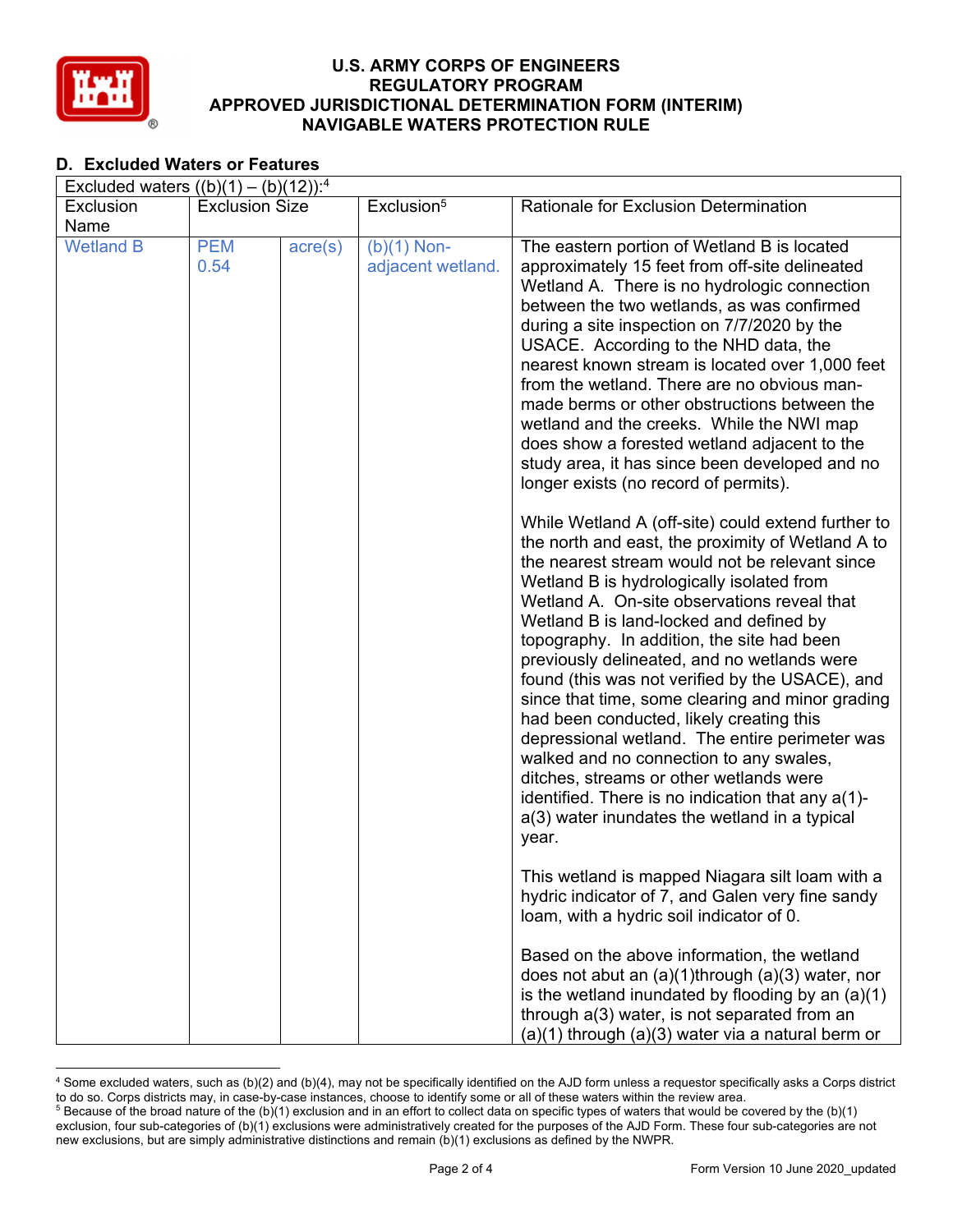

| Excluded waters $((b)(1) - (b)(12))$ : <sup>4</sup> |                       |  |                        |                                                                                                   |  |  |  |  |
|-----------------------------------------------------|-----------------------|--|------------------------|---------------------------------------------------------------------------------------------------|--|--|--|--|
| Exclusion                                           | <b>Exclusion Size</b> |  | Exclusion <sup>5</sup> | <b>Rationale for Exclusion Determination</b>                                                      |  |  |  |  |
| Name                                                |                       |  |                        |                                                                                                   |  |  |  |  |
|                                                     |                       |  |                        | barrier, and is not separated from an $a(1) - a(3)$<br>water via an artificial structure/feature. |  |  |  |  |

# **III. SUPPORTING INFORMATION**

**A. Select/enter all resources** that were used to aid in this determination and attach data/maps to this document and/or references/citations in the administrative record, as appropriate.

 $\boxtimes$  Information submitted by, or on behalf of, the applicant/consultant: Delta Engineers – June 5, 2020 submitted with the JD request. Delineation conducted on May 7, 2020.

This information is sufficient for purposes of this AJD. Rationale: N/A

 $\Box$  Data sheets prepared by the Corps: Title(s) and/or date(s).

 $\boxtimes$  Photographs: Aerial and Other: Delineation Photos taken on May 7, 2020, Google Earth Pro photos dated October 10, 2019, April 13, 2017, and April 1, 2003.

- $\boxtimes$  Corps site visit(s) conducted on:  $7/7/20$
- $\Box$  Previous Jurisdictional Determinations (AJDs or PJDs): ORM Number(s) and date(s).
- ☒ Antecedent Precipitation Tool: *provide detailed discussion in Section III.B*.
- ☒ USDA NRCS Soil Survey: On-Line web soil survey; referenced on 12/09/19.
- ☒ USFWS NWI maps: ORM Resource Referenced on October 10, 2019.
- ☒ USGS topographic maps: Cicero, New York Quad.

### **Other data sources used to aid in this determination:**

| Data Source (select)              | Name and/or date and other relevant information    |
|-----------------------------------|----------------------------------------------------|
| <b>USGS Sources</b>               | <b>NHD</b>                                         |
| <b>USDA Sources</b>               | $N/A$ .                                            |
| <b>NOAA Sources</b>               | $N/A$ .                                            |
| <b>USACE Sources</b>              | Maps and information available in the ORM database |
| <b>State/Local/Tribal Sources</b> | <b>NYSDEC Environmental Resource Mapper</b>        |
| <b>Other Sources</b>              | <b>FEMA</b> mapping                                |

**B. Typical year assessment(s):** The APT pulls precipitation data from NOAA's Daily Global Historical Climatology Network. The APT evaluates normal precipitation conditions based on the three 30‐day periods preceding the observation date. For each period, a weighted condition value is assigned by determining whether the 30‐day precipitation total falls within, above, or below the 70th and 30th percentiles for totals from the same date range over the preceding 30 years. The APT then makes a determination of "normal," "wetter than normal," or "drier than normal" based on the condition value sum. The APT also displays results generated via the Palmer Drought Severity Index and the University of Delaware WebWIMP.

Evaluation of aerial photographs, the delineation report and results from the APT model indicate that no signs of inundation of the wetland from a tributary occurred. Two of the years evaluated had wetter than normal conditions, and there was still no inundation visible. As noted above, the nearest tributary is over 1,000 feet from the delineated wetland. In addition, there is not continuous wetland from the delineated wetland to the nearest stream.